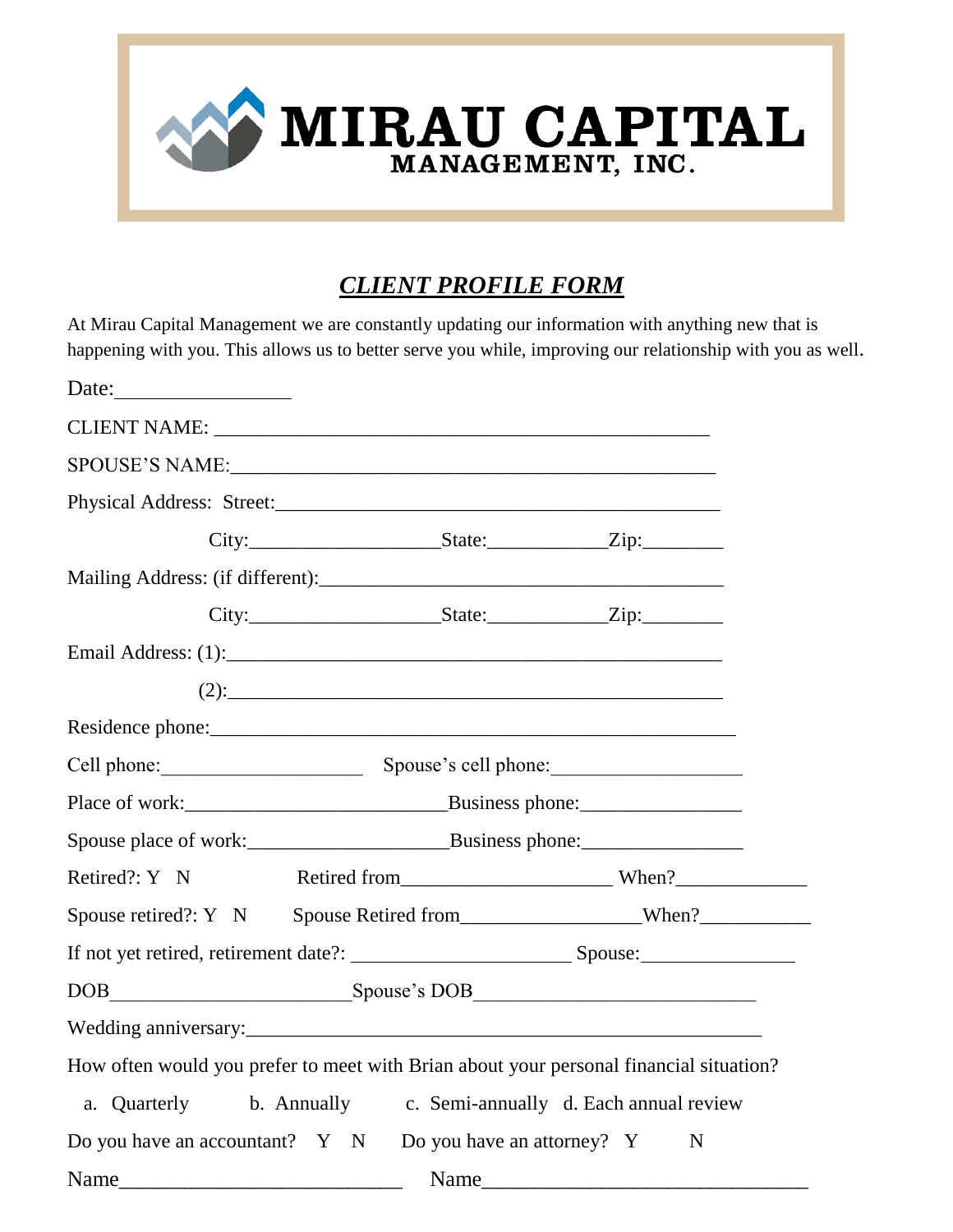## FUN STUFF!

| 2. Do you have children? Y N How many?                                                                                      |  |
|-----------------------------------------------------------------------------------------------------------------------------|--|
|                                                                                                                             |  |
|                                                                                                                             |  |
|                                                                                                                             |  |
|                                                                                                                             |  |
| 4. *Do you collect anything? Y N What do you love to collect?___________________<br>5. Name two things on your bucket list: |  |
|                                                                                                                             |  |
| 6. Are you a fan of any sports team? Y N                                                                                    |  |
|                                                                                                                             |  |
|                                                                                                                             |  |
|                                                                                                                             |  |
| 8. Would you consider yourself a:                                                                                           |  |
|                                                                                                                             |  |
|                                                                                                                             |  |
| 10. * Retired Military? Y N Branch: ________________ Where Served?                                                          |  |
| *Spouse Retired Military? Y N Branch: Where Served?                                                                         |  |
|                                                                                                                             |  |
| 13. Do you drink wine?<br>If so, do you prefer red or white?<br><u>If so, do you prefer red or white?</u>                   |  |
| 14. Do you prefer sweet or salty when snacking?_________________________________                                            |  |
|                                                                                                                             |  |
|                                                                                                                             |  |
| 17. Which of the below topics interest you?:                                                                                |  |
| Entertainment<br>Cooking<br>Home<br><b>News</b>                                                                             |  |
| Travel<br>Décor<br>Fitness/Health<br>Finance/Investing                                                                      |  |
| 18. * What are your hobbies?                                                                                                |  |
|                                                                                                                             |  |
|                                                                                                                             |  |
| 19. Do you have pets? Y N                                                                                                   |  |
|                                                                                                                             |  |